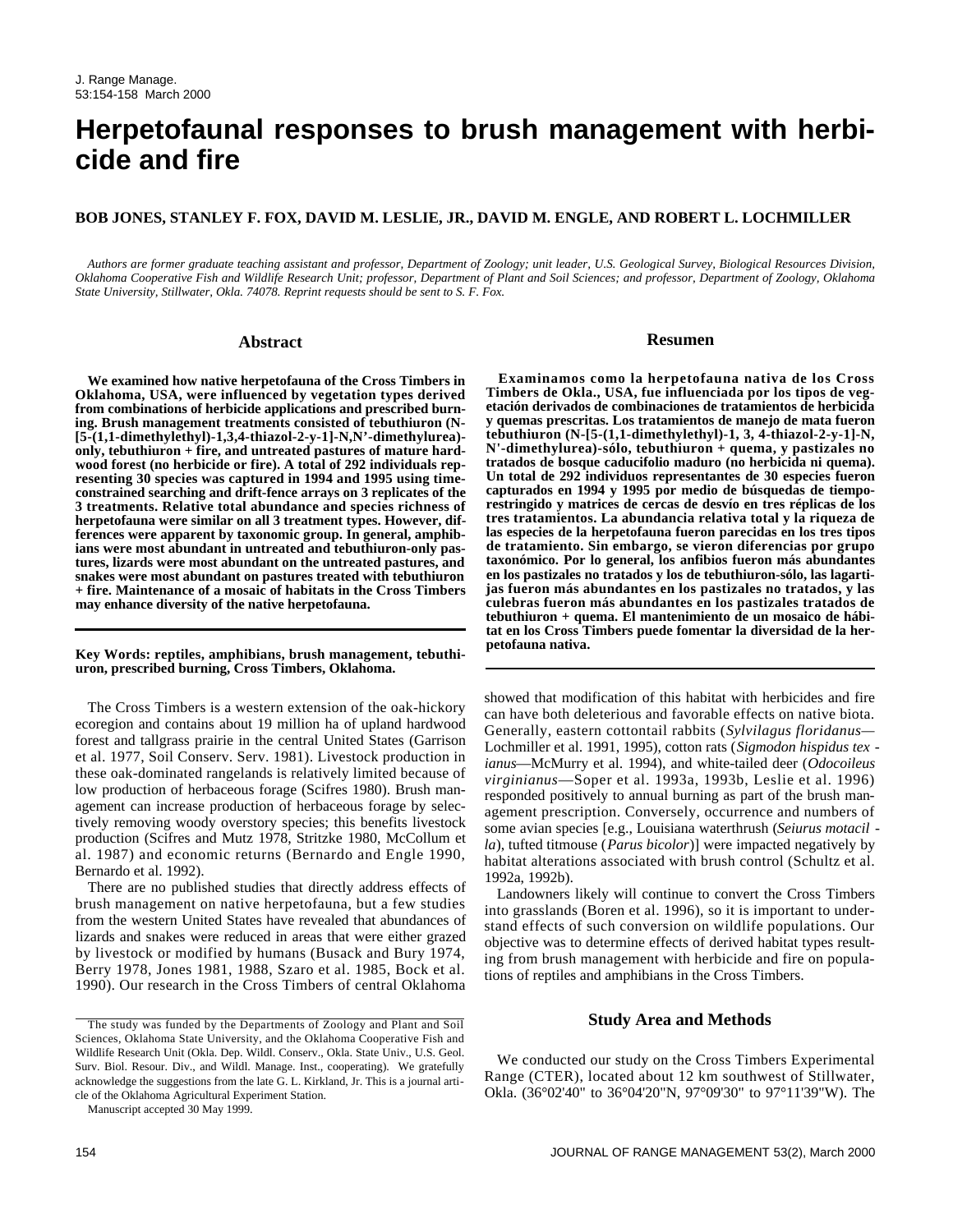CTER is a 648-ha research facility that lies near the western edge of the Cross Timbers ecoregion (Kuchler 1964). Upland forest of the CTER is dominated by post oak (*Quercus stellata* Wangenh.) and blackjack oak (Q. marilandica Muenchh.) in the overstory, interspersed with a mosaic of tallgrass prairie (Ewing et al. 1984). The understory is predominantly eastern redcedar (*Juniperus virginiana* L.), American elm (*Ulmus americana* L.), redbud (*Cercis canadensis* L.), poison ivy (*Rhus radicans* L.), and rough-leaf dogwood (*Cornus drummondii* Meyer). The predominant herbaceous ground cover is little bluestem [*Andropogon scoparius* (Michx.) Nash], but rosette panicgrass (*Panicum oligosanthes* Schultes), indiangrass [*Sorghastrum nutans* (L.) Nash], and western ragweed (*Ambrosia psilostachya* D.C.) occur in varying amounts throughout the CTER. Bottomland forest is restricted to intermittent stream drainages that transect the study area (Ewing et al. 1984).

The CTER was established in 1983 to evaluate responses of livestock and vegetation to various brush management techniques. It was divided into 20, 32.4-ha (0.41 x 0.79 km) fenced experimental pastures that represented 4 replicates of 5 treatments comprising 2 herbicides and prescribed burning. Herbicide + fire treatments were burned annually for 3 years starting in 1985 and then on a 3-year rotation starting in 1990. Both herbicides were effective, although pastures treated with tebuthiuron (N-[5-(1,1-dimethylethyl)- 1,3,4-thiadiazol-2-yl]-N,N'-dimethylurea) resulted in the greatest tree kill of 52–99% (Stritzke et al. 1987) and increased herbaceous production (Engle et al. 1991, Stritzke et al. 1991). Untreated habitats had a dense woody canopy, little herbaceous cover, and moderate amounts of woody understory (Engle et al. 1991, Stritzke et al. 1991). Treatments with fire had reduced cover of eastern redcedar (Stritzke et al. 1991), although other woody species were not greatly reduced by fire alone.

All experimental pastures were grazed by beef cows in 1984 and by yearling beef cattle in summer in 1985 and after. Stocking was adjusted annually on individual pastures on the basis of the residue of previous year's end-of-season herbage and expected forage production during the following year with the goal of 50% utilization of annual forage production (Stritzke et al. 1991).

In 1994 and 1995, we evaluated herpetofaunal communities on 3 of the 5 experimental treatments: (1) soil-applied tebuthiuron herbicide applied at 2 kg a.i.  $ha^{-1}$  in March 1983;  $(2)$  tebuthiuron + fire in spring; and (3) untreated (no herbicide or burning). We chose those treatments because they represented the maximal range of habitats available on the CTER relative to overstory cover and composition of the vegetation (Ewing et al. 1984). Untreated pastures were mature upland oak forest (Fig.  $1a$ ); tebuthiuron + fire treatments were open, park-like prairie with a scattering of eastern redcedar (Fig. 1b); and the tebuthiuron-only treatments were a mixed-brush type dominated by eastern redcedar (Engle et al. 1991, Stritzke et al. 1991; Fig. 1c) a derived habitat that was structurally and compositionally similar to dense stands of eastern redcedar that now occur on former prairies and hardwood forests through the south-central Great Plains due to fire supression. Production of grasses and forbs in 1994 and 1995 averaged 20 kg/ha in the untreated pastures, 680 kg/ha in the tebuthiuron-treated pastures, and 1,250 kg/ha in the tebuthiuron  $+$  fire pastures (Engle, unpublished data). Canopy cover of woody plants in the upland forests was greatest in the untreated pastures and least in the tebuthiruon + fire pastures (Stritzke et al. 1991; Fig. 1). Woody vegetation in the treated pastures was less spatially homogenous than in the untreated

pastures and understory production and composition reflected that variability (Fig. 1). Three of the 4 replicates of each of the 3 selected treatments (9 pastures) were chosen at random prior to sampling for reptiles and amphibians. Sampling was conducted only on those areas of experimental pastures that were upland forest prior to herbicide application.

Herpetofauna were sampled monthly from mid-May through early October, 1994, and late-March through early October, 1995. Two capture techniques were used to assess abundances of reptiles and amphibians. During the sampling period in 1994, we performed time-constrained, search-and-seizure techniques



**Fig. 1. Habitats in which herpetofauna were studied at the Cross Timbers Experimental Range resulting from the following treatments: a) untreated (no herbicide or fire), b) tebuthiuron + fire, and c) tebuthiuron only.**

(Scott 1994). For sampling in 1995, we used both time-constrained searches and drift-fence arrays with funnel traps. Use of drift-fence arrays is a standard effective method of sampling reptiles and amphibians (Scott 1994). Use of standardized drift fences, in combination with searchand-seizure techniques, to assess relative abundance and species richness of reptiles and amphibians facilitates comparisons of experimental units (Enge and Marion 1986, Jones 1986, Bury and Corn 1987). Time-constrained searching allowed counting of species not readily caught in drift-fence arrays or funnel traps (Bury and Corn 1987, Scott 1994).

One drift-fence array was installed on each of the 9 pastures. Each array consist-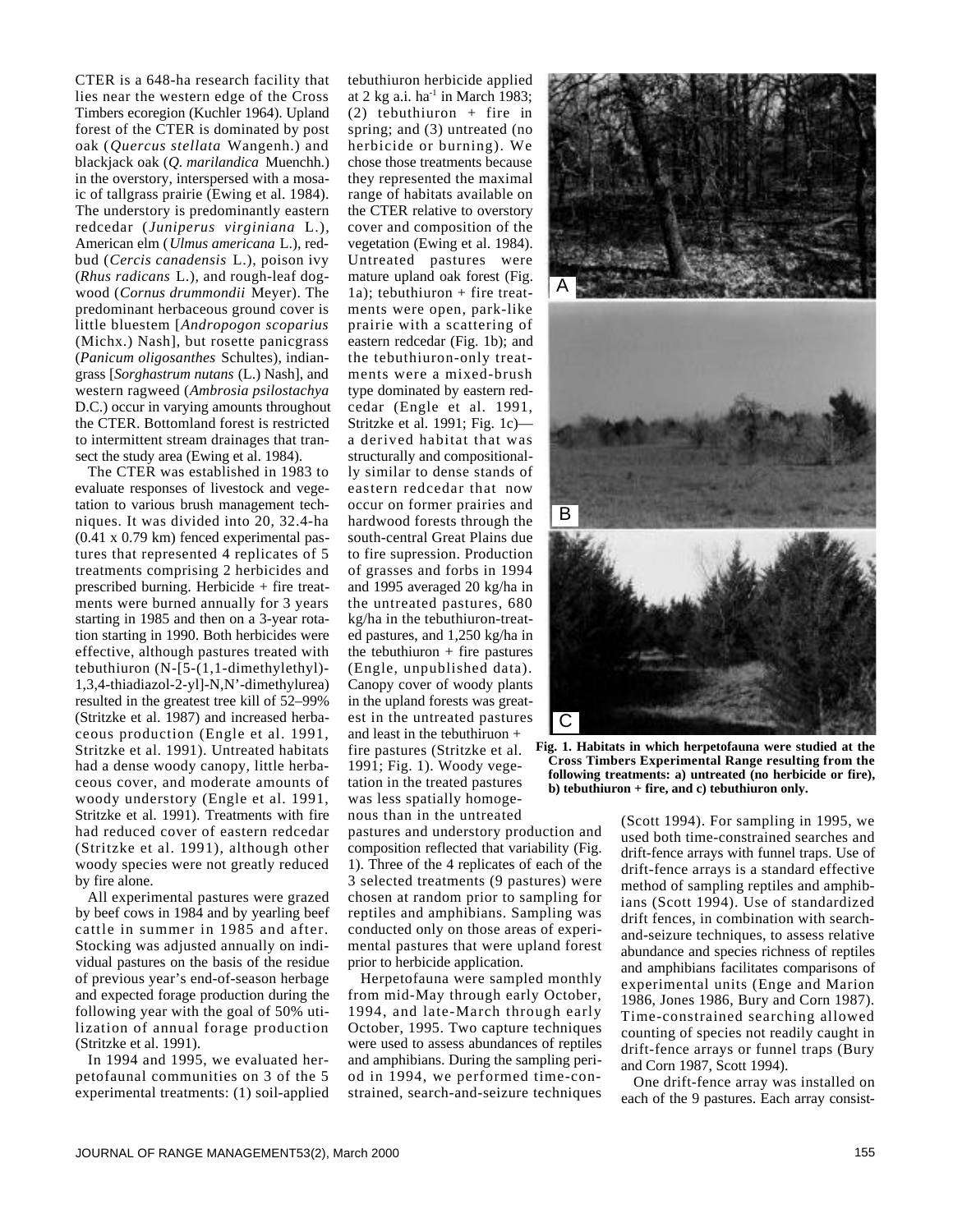ed of 3, 15.2-m x 30.5-cm lengths of galvanized metal flashing emanating from a central point and radiating out at 120º angles. One edge of the flashing was buried about 6 cm below the ground surface, and the fence was stabilized on both sides with 2.5- x 60-cm wooden stakes placed near the ends and at 5-m intervals. We buried a 19.0-l plastic drop can flush with the soil surface at the center of the array and at the end of each arm (Campbell and Christman 1982, Vogt and Hine 1982, Corn 1994). When drift fences were not in use, we placed lids on drop cans to prevent entry of animals. To reduce mortality during trapping sessions, lids were propped 10–12 cm above the drop can to provide shade and ventilation. To avoid confounding treatment effects, drift-fences were placed 100 m from treatment boundaries and 200 m from permanent water sources. We also placed one double-ended funnel trap constructed of aluminum window screening on each side of each array arm  $(n = 6 \text{ funnel traps})$ per array). Funnel traps were 66 cm long and 16 cm in diameter with an inside funnel opening of 7 cm in diameter and were primarily intended for the capture of snakes. Thin rubberized floor mats were cut 30 cm x 45 cm and were placed over the center of these traps to provide captured animals shelter from the weather. Traps were unbaited, which is standard for herpetofaunal studies.

Monthly drift-fence sampling periods in 1995 lasted 10 days. We checked arrays every second or third day during cool weather (daily high temperature  $\langle 25^{\circ}$ C) and every other day during hot weather (daily high temperature  $>25^{\circ}$ C). Captured animals were identified to species, permanently marked by toe or scale clipping, and released at the point of capture. Recaptures were rare and were not included in data tabulations. Time-constrained searching was conducted in 1994 and 1995; each replicate received about 3.5 person-hours of active searching in 1994 and 2.5 person-hours in 1995. Random encounters and opportunistic observations of reptiles and amphibians also were recorded during monitoring periods if they occurred 100 m from pasture boundaries and 200 m from permanent water.

Herpetofaunal taxonomic groups were not lumped together because of their differential responses to habitat structure based on their physiological and behavioral capabilities (Jones 1986). Because our data were not normally distributed and sample sizes of some species were small, we used chi-square analyses (SAS 1985) to assess frequencies of captures among treatments by taxonomic group (amphibian and reptile; the latter subdivided into turtle, lizard, and snake) and pooled data across the 3 pasture replicates in each treatment to maximize sample size. We used Kruskal-Wallis tests to evaluate treatment effects on individual species (Anderson et al. 1991). Significance was set at  $P = 0.10$ .

# **Results and Discussion**

We captured 292 animals representing 30 species during 2 years of study (Table 1). Thirty-six individuals of 16 species were documented during 32 hours of timeconstrained searching in 1994 (1.1 captures per person-hour). Time-constrained searching during the 1995 season yielded 48 captures of 14 species during 21.5 hours of active searching (2.2 captures per person-hour). The 9 drift-fence arrays and associated funnel traps produced 199 captures during 60 nights of effort (540 arraynights) between late March and early October, 1995 (0.4 captures per arraynight). Nine additional individuals were recorded as chance encounters in 1995.

Herpetofaunal abundance (summed over all 3 replicates) was greatest in untreated pastures ( $n = 110$ ), less in tebuthiuron + fire pastures (95), and least in tebuthiurononly pastures (87) (Table 1). Species richness (summed over all 3 replicates) was similar among pastures: tebuthiuron + fire (22), tebuthiuron-only pastures (21), and untreated pastures (20). Of 30 species, 3 each were unique to untreated pastures and pastures treated with tebuthiuron + fire, and 2 species were found exclusively on tebuthiuron-only pastures (Table 1). Considering individual species, only numbers of the 5-lined skink (*Eumeces fascia tus*) varied among treatments, being more common on untreated pastures (Kruskal-Wallis W =  $5.45$ , 2 df, P = 0.07).

Numbers of captures of reptiles and amphibians differed among treatments (Table 1). Both taxonomic groups were about equally common on untreated pastures, but amphibians were least common on pastures with tebuthiuron  $+$  fire, and reptiles were least common on tebuthiuron-only pastures. Reptile taxa (snakes, turtles, and lizards) also differed significantly among treatments (Table 1). Lizards were more abundant on untreated pastures and were less abundant on tebuthiuron-only plots. Snakes were most abundant in pastures treated with tebuthiuron + fire. Turtles were captured too infrequently for definitive conclusions about their habitat associations.

Amphibians were most abundant on untreated and tebuthiuron-only pastures. They were less common on the most open park-like pastures created with tebuthiuron + fire. Those open pastures were exposed to more insolation and were likely drier, which are conditions generally unfavorable for amphibians. Reptiles, like amphibians, were common on untreated pastures but were more abundant on tebuthiuron  $+$  fire pastures than on the dense mixed-brush pastures created by tebuthiuron-only. For the most part, reptiles tolerate drier conditions and bask more than amphibians. Nevertheless, reptile taxa were not uniform in their habitat affiliations. Lizards were least common on the brushiest pastures and were most common on untreated pastures. Skinks, a subgroup of lizards, were most common in untreated pastures, followed by tebuthiuron + fire, and then tebuthiuron-only  $(X^2)$  $= 24.00$ , 2 df, P < 0.01). Snakes were most common in open park-like pastures and least so in untreated pastures. Prairie snakes such as the eastern yellowbelly racer (*Coluber constrictor*) were found exclusively on tebuthiuron + fire treatments. Rough earth snakes (*Virginia*) *striatula*) also were most abundant on the prairie-like pastures that were treated with either tebuthiuron or tebuthiuron + fire.

Our results indicate that modification of the Cross Timbers with tebuthiuron-only has a negative effect on reptiles in general and lizards in particular. The tebuthiurononly treatment created the least heterogeneous habitats on the CTER and, 10 years post-treatment, was virtually an homogenous forest of eastern redcedar (J. F. Stritzke, pers. comm.), with little structural diversity. Changes in structural heterogeneity due to heavy grazing can reduce abundance and diversity of lizards (Jones 1981). Nevertheless, 2 species of snakes [speckled kingsnake (*Lampropeltis*) *getulus*) and flathead snake (*Tantilla gra cilis*)] occurred exclusively on the tebuthiuron-only treatment, although both were represented by a single capture.

We could not analyze the effect of cattle grazing because all the experimental plots were grazed at similar intensity. Other research similar to ours focused on the direct effect of livestock grazing, which in most cases was negative for reptiles and amphibians (Reynolds 1979, Ballinger and Jones 1985, Bock et al. 1990, Fleischner 1994).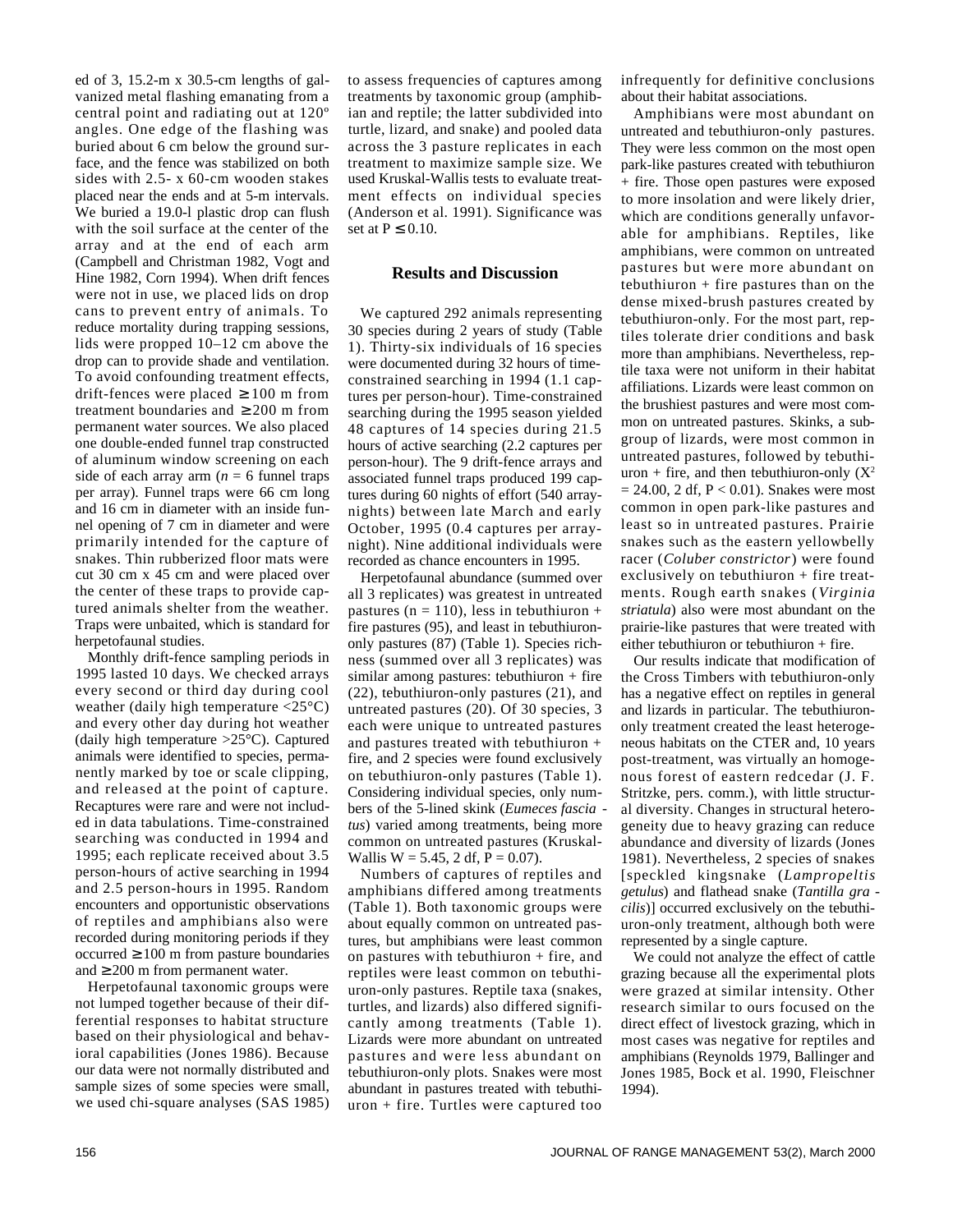| Category                               | Common name               |                           | Treatments       |                |                  |  |
|----------------------------------------|---------------------------|---------------------------|------------------|----------------|------------------|--|
|                                        |                           | Scientific name           | Tebuthiuron-     | Tebuthiuron    | Control          |  |
|                                        |                           |                           | only             | $+$ fire       |                  |  |
| Frogs/toads                            | American toad             | <b>Bufo</b> americanus    | 6                | 6              | 19               |  |
|                                        | Cricket frog              | Acris crepitans           | 5                | $\overline{2}$ | $\tau$           |  |
|                                        | Spotted chorus frog       | Pseudacris clarkii        | $\overline{0}$   | $\mathbf{1}$   | $\mathbf{1}$     |  |
|                                        | Strecker's chorus frog    | Pseudacris streckeri      | $\mathbf{1}$     | $\overline{0}$ | $\mathbf{1}$     |  |
|                                        | <b>Great Plains</b>       |                           |                  |                |                  |  |
|                                        | narrowmouth toad          | Gastrophryne olivacea     | $\tau$           | 9              | 6                |  |
|                                        | <b>Bullfrog</b>           | Rana catesbeiana          | $\overline{2}$   | 4              | $\mathbf{1}$     |  |
|                                        | Southern leopard frog     | Rana utricularia          | 30               | 16             | 21               |  |
| Salamanders                            | Smallmouth salamander     | Ambystoma texanum         | $\boldsymbol{0}$ | 3              | $\overline{0}$   |  |
| Total number of<br>amphibians $(\%)^1$ |                           |                           | 51 (35.2)        | 38 (26.2)      | 56 (38.6)        |  |
| Turtles                                | Red-eared slider          | Trachemys scripta         | $\boldsymbol{0}$ | $\overline{0}$ | $\mathbf{1}$     |  |
|                                        | Eastern box turtle        | Terrapene carolina        | 3                | $\mathbf{1}$   | 3                |  |
|                                        | Ornate box turtle         | Terrapene ornata          | $\mathbf{1}$     | $\mathbf{1}$   | $\boldsymbol{0}$ |  |
| Total number of                        |                           |                           |                  |                |                  |  |
| turtles $(\%)^2$                       |                           |                           | 4(40.0)          | 2(20.0)        | 4(40.0)          |  |
| Lizards                                | Slender glass lizard      | Ophisaurus attenuatus     | $\mathbf{1}$     | $\mathbf{1}$   | $\mathbf{0}$     |  |
|                                        | Northern prairie lizard   | Sceloporus undulatus      | 3                | 7              | 3                |  |
|                                        | Five-lined skink          | Eumeces fasciatus         | $\overline{2}$   | $\overline{7}$ | 26               |  |
|                                        | Great Plains skink        | Eumeces obsoletus         | $\boldsymbol{0}$ | $\mathbf{0}$   | $\mathbf{1}$     |  |
|                                        | Ground skink              | Scincella lateralis       | $\tau$           | 8              | 12               |  |
|                                        | Six-lined racerunner      | Cnemidophorus sexlineatus | 5                | 6              | $\Omega$         |  |
| Total number of                        |                           |                           |                  |                |                  |  |
| lizards $(\%)^2$                       |                           |                           | 18(20.2)         | 29 (32.6)      | 42 (47.2)        |  |
| <b>Snakes</b>                          | Eastern yellowbelly racer | Coluber constrictor       | $\boldsymbol{0}$ | $\overline{4}$ | $\boldsymbol{0}$ |  |
|                                        | Ringneck snake            | Diadophis punctatus       | $\mathbf{0}$     | $\overline{2}$ | $\mathbf{1}$     |  |
|                                        | Eastern hognose snake     | Heterodon platyrhinos     | $\mathbf{1}$     | $\overline{0}$ | $\mathbf{1}$     |  |
|                                        | Speckled kingsnake        | Lampropeltis getula       | $\mathbf{1}$     | $\overline{0}$ | $\overline{0}$   |  |
|                                        | Coachwhip                 | Masticophis flagellum     | $\overline{2}$   | $\overline{2}$ | $\mathbf{1}$     |  |
|                                        | Rough green snake         | Opheodrys aestivus        | $\mathbf{0}$     | $\mathbf{1}$   | $\mathbf{1}$     |  |
|                                        | Brown snake               | Storeria dekayi           | $\mathbf{1}$     | $\mathbf{1}$   | $\overline{0}$   |  |
|                                        | Flathead snake            | Tantilla gracilis         | 1                | $\overline{0}$ | $\overline{0}$   |  |
|                                        | Western ribbon snake      | Thamnophis proximus       | $\mathbf{1}$     | 3              | $\mathbf{0}$     |  |
|                                        | Rough earth snake         | Virginia striatula        | 6                | 12             | $\overline{2}$   |  |
|                                        | Smooth earth snake        | Virginia valeriae         | $\mathbf{0}$     | $\mathbf{1}$   | $\boldsymbol{0}$ |  |
|                                        | Copperhead                | Agkistrodon contortrix    | $\mathbf{0}$     | $\overline{0}$ | $\mathbf{1}$     |  |
|                                        | Timber rattlesnake        | Crotalus horridus         | $\mathbf{1}$     | $\overline{0}$ | $\mathbf{1}$     |  |
| Total number of<br>snakes $(\%)^2$     |                           |                           | 14(29.2)         | 26(54.2)       | 8(16.7)          |  |
| Total number of<br>reptiles $(\%)^1$   |                           |                           | 36(24.5)         | 57 (38.8)      | 54 (36.7)        |  |
| Total number<br>of captures            |                           |                           | 87               | 95             | 110              |  |
| Total number<br>of species             |                           |                           | 21               | 22             | 20               |  |

#### **Table 1. Numbers of captures of amphibians and reptiles on untreated and experimental pastures treated with tebuthiuron-only and tebuthiuron + fire at the Cross Timbers Experimental Range, Oklahoma, 1994–1995.**

 $\frac{1}{2}$  2 x 3 chi-square comparison of amphibians and reptiles among treatments = 6.409, 2 df, P < 0.05.<br>
2 3 x 3 chi-square comparison of turtles, lizards, and snakes among treatments = 14.730, 4 df, P < 0.01.

## **Management Implications**

Herbicides and prescribed fire are common range management tools, and we expect to see more rangeland of the Cross Timbers modified in this manner in the future (Boren et al. 1996). Our results suggest that the Cross Timbers can be managed for both cattle and wildlife by providing a mosaic of habitat types (Leslie et al. 1996) with applications of herbicide and prescribed fire in a spatially diverse pattern leaving some areas with unmodified mature upland forest. Application of tebuthiuron followed by prescribed burning is the most profitable practice for managing hardwood forests of the Cross

Timbers for cattle grazing (Bernardo and Engle 1990, Bernardo et al. 1992). Applying herbicide and burning treatments in a mosaic can increase carrying capacity of livestock and white-tailed deer and the profitability of livestock and lease hunting under multiple-use objectives in the Cross Timbers (Bernardo et al. 1992). The application scale for herbicide and